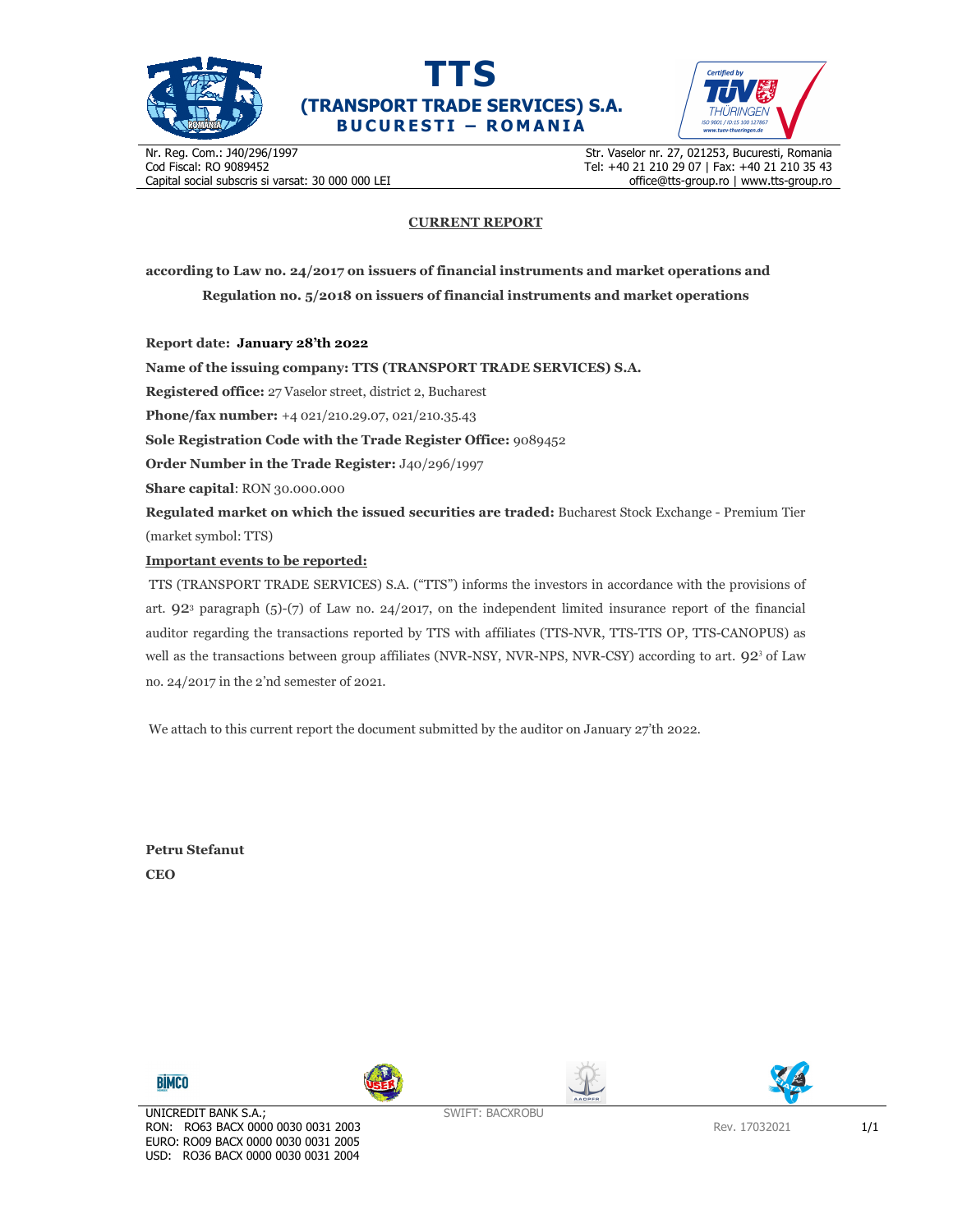## **Deloitte**.

Deloitte Audit S.R.L. Clădirea The Mark Tower Calea Griviței nr. 82-98 Sector 1, 010735 București, România

Tel: +40 21 222 16 61 Fax: +40 21 222 16 60 [www.deloitte.ro](http://www.deloitte.ro/)

### **INDEPENDENT LIMITED ASSURANCE REPORT ON THE INFORMATION INCLUDED IN THE CURRENT REPORTS PREPARED BY THE COMPANY IN ACCORDANCE WITH THE PROVISIONS OF LAW NO. 24/2017, AS REVISED, AND FSA REGULATION NO. 5/2018**

#### *To: Administrators of TTS (Transport Trade Services) S.A.*

We have been contracted by **TTS (Transport Trade Services) S.A.** herein after referred to as "**the Company**") in order to report according to the requirements of Law no. 24/2017 on financial instruments and market operations, as revised (herein after referred to "**Law no. 24/2017**") regarding the financial instruments issuers and market, on the information included in the accompanying current reports ("**Current Reports**"), which were prepared by the Company in accordance with article 92<sup>3</sup> of Law no. 24/2017 for the Current Reports prepared during the period July 01, 2021 – August 09, 2021, respectively article 108 from Law 24/2017 for the ones prepared during the period August 10, 2021 – December 31, 2021, and the provisions of Regulation no. 5/2018 of the Financial Supervisory Authority (herein after referred to as "**FSA**"), to report to the FSA and the Bucharest Stock Exchange ("**BSE**") for the period July 01, 2021 – December 31, 2021, in the form of a limited assurance conclusion.

#### *Specific Scope*

The scope of our report is exclusively that laid down in the first paragraph hereof, and our report is prepared for the information of the Company, of the BSE and the FSA and shall not be used for any other purpose. Our report shall not be deemed adequate for use by any party that wishes to acquire rights towards us, other than the Company, for any purpose or in any context.

Any party other than the Company, which gains access to our report or a copy hereof and choses to rely on our report (or a portion hereof), shall do so on its own responsibility. Our engagement was conducted so as to report on such matters that we must report in an independent limited assurance report, and not for other purposes. This report refers only to the elements mentioned hereunder and does not extend to the Company's financial statements or other reports issued by the Company, individually or as a whole.

#### *Management's Responsibility*

The Company's management is responsible for the preparation of the Current Reports and conclusion of the transactions reported in accordance with Law no. 24/2017 as revised and FSA Regulation no. 5/2018. Moreover, the Company's management is responsible for the design, implementation and maintenance of internal controls that enable the preparation of Current Reports that are free from material misstatements, whether due to fraud or error.

The Company's management is also responsible to make sure that the supporting documents underlying the preparation of the Current Reports and evidence provided to the auditor are complete, correct and justified.

#### *Auditor's Responsibility*

We conducted our limited assurance engagement in accordance with International Standard on Assurance Engagements ISAE 3000 (Revised) - Assurance engagements other than audits or reviews of historical financial information. This standard requires that we comply with ethical requirements, plan and perform the assurance engagement to obtain limited assurance about the Current Report(s).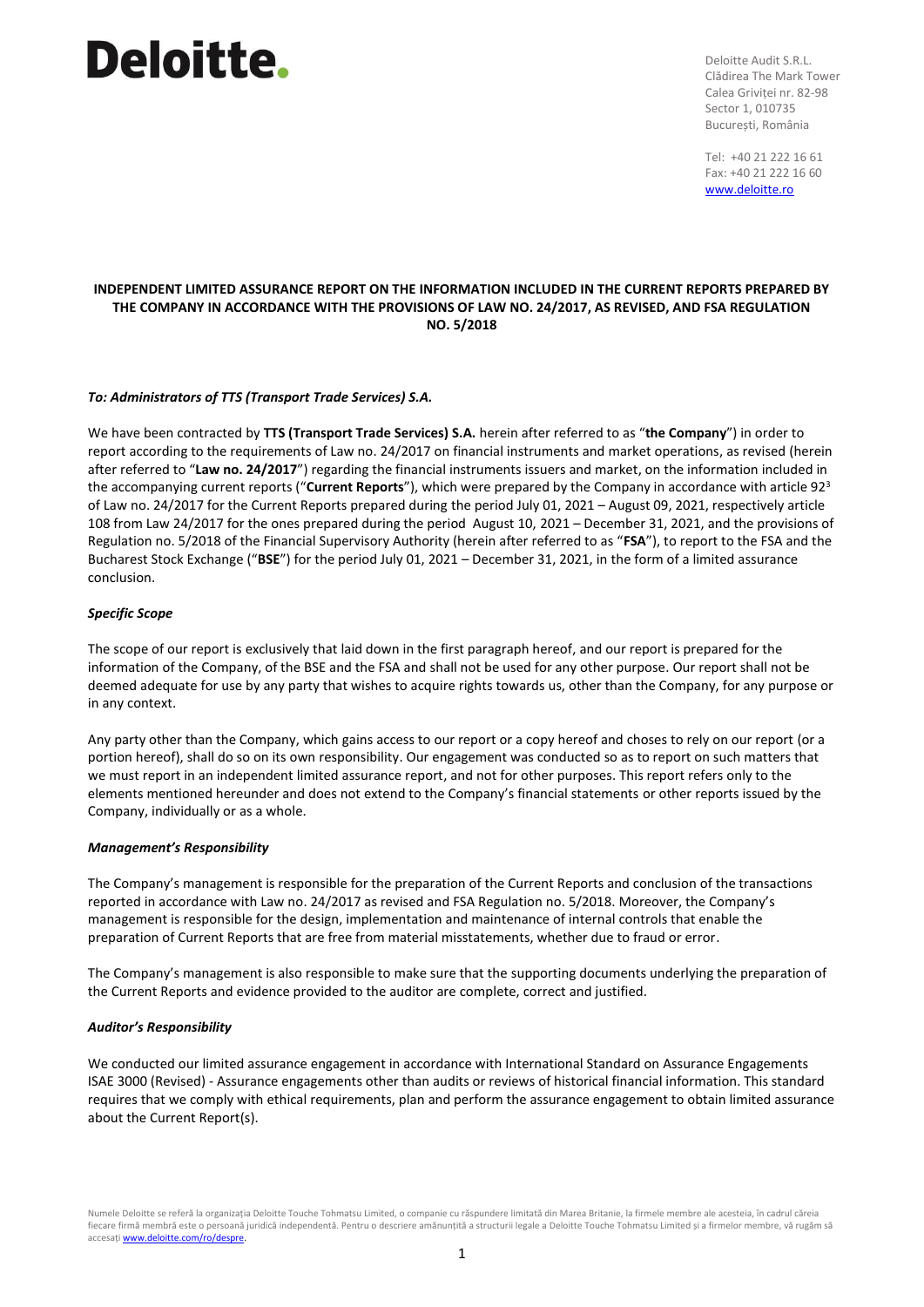# **Deloitte.**

Our firm applies International Standard on Quality Control 1 ("ISQC1") and, accordingly, maintains a comprehensive system of quality control including documented policies and procedures regarding compliance with ethical requirements, professional standards and applicable legal and regulatory requirements.

We have complied with the independence and other ethical requirements of the Code of Ethics for Professional Accountants (including International Independence Standards) issued by the International Ethics Standards Board for Accountants, which is founded on fundamental principles of integrity, objectivity, professional competence and due care, confidentiality and professional behaviour.

The procedures selected depend on the auditor's judgment and understanding of the reported transaction included in the Current reports, and of other circumstances of the engagement, as well as on our considerations as to the areas where material misstatements might arise. In obtaining an understanding of the reported transaction included in the current reports, we have taken into consideration the process used by the Company for concluding the transactions and preparing and presenting the current report in accordance with Law no. 24/2017 and FSA Regulation 5/2018, for the purpose of determining the assurance procedures applicable in the given circumstances, but not for the purpose of expressing a conclusion on the efficacy of the process or of the Company's internal control for concluding the reported transaction included in the Current report(s) and for preparing and presenting the Current report(s).

The procedures include, in particular, making enquiries of those in charge of financial reporting and risk management, as well as additional procedures aimed at obtaining evidence on the information included in the Current report(s).

The procedures of obtaining evidence in a limited assurance engagement vary in nature and timing from, and are less in extent than for, a reasonable assurance engagement. Consequently, the level of assurance obtained in a limited assurance engagement is substantially lower than the assurance that would have been obtained had a reasonable assurance engagement been performed.

As regards the Company's current reports, in order to assess the justified and correct nature of the transactions reported in such reports, we have conducted the following procedures:

- 1) We have obtained from the Company the accompanying Current report(s) and details on the transactions included in such reports.
- 2) We have checked whether the persons approving such reports are the Company's authorised representatives and requested the list of authorised signatures.
- 3) For the transactions sampled analysed, presented in the Current reports, we have determined whether the details thereof are consistent, in all material respects, with the information included in the signed contracts/ contractual agreements, made available to us, and whether they were signed by the Company's representatives, in accordance with the list of authorised signatures provided to us. Where applicable, we have checked whether the details included in the Current report(s) match the documentation pertaining to such contracts: the parties who signed the supporting documents; the date when the documentation was signed and the nature thereof; description of the type of goods/services indicated in the documentation; the achieved or estimated aggregate value of the contracts and, where applicable, guarantees and penalties established, payment terms and methods, the related contractual terms and conditions.
- 4) For the transactions sampled analysed, we have checked whether the details presented in the accompanying Current reports match the information obtained by us following the enquiries with the Company's management as well as with the documentation accompanying the contracts, as applicable.
- 5) For the transactions sampled analysed, to the extent there is a market price for the goods or services provided between the Company and its affiliates, we have discussed with the Company's management the pricing of such goods or services and whether, on a case by case basis, the agreed upon prices are consistent with those applied by other (third) parties for similar goods or services and whether the related contracts are approved by the board of directors or the supervisory board of the Company.

If there are no market prices available, we have analysed whether such transactions are carried out based on the Company's internal procedures regarding the substantiation of the pricing and, respectively, whether the related contracts are approved by the Company's board of directors or supervisory board in accordance with its internal procedures.